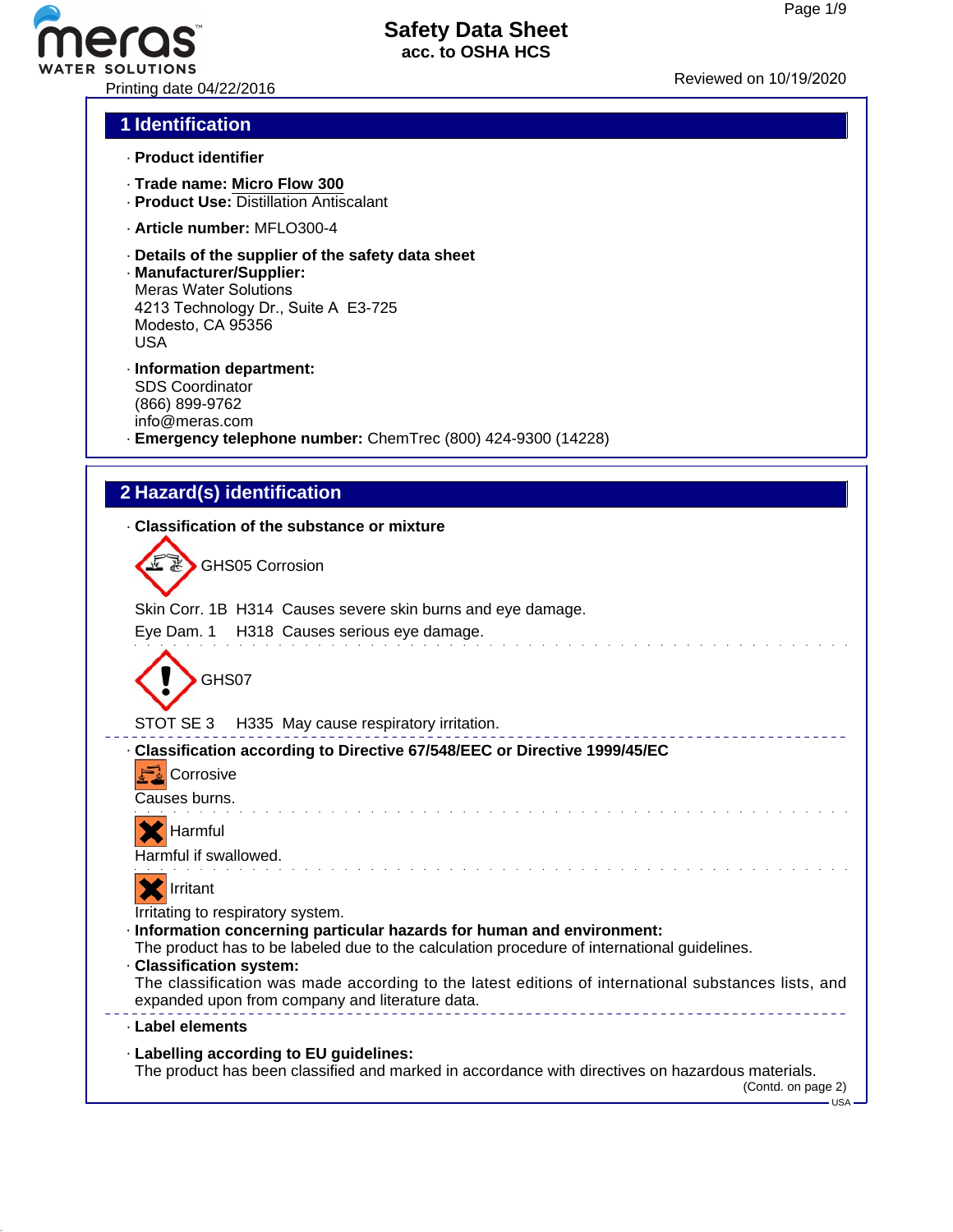R SOLUTIONS<br>Printing date 04/22/2016

#### **Trade name: Micro Flow 300**



· **Chemical characterization: Mixtures**

· **Description:** Mixture of the substances listed below with nonhazardous additions.

· **Dangerous components:**

2809-21-4 Hydroxyethylidene Diphosphonic Acid 30.0%

# **4 First-aid measures**

- · **Description of first aid measures**
- · **General information:**

Immediately remove any clothing soiled by the product.

Symptoms of poisoning may even occur after several hours; therefore medical observation for at least 48 hours after the accident.

(Contd. on page 3)

USA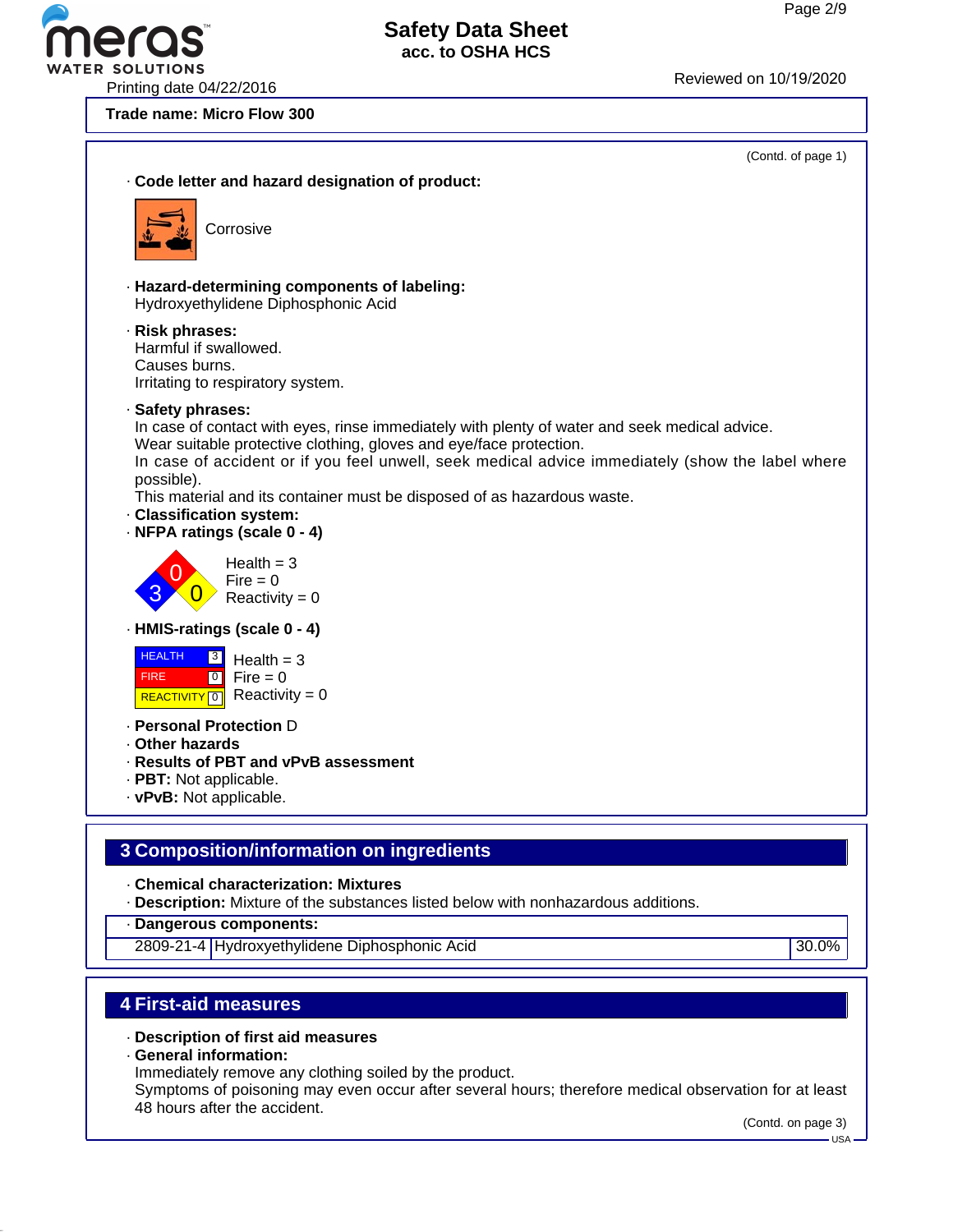(Contd. of page 2)



# **Safety Data Sheet acc. to OSHA HCS**

**Trade name: Micro Flow 300**

· **After inhalation:** In case of unconsciousness place patient stably in side position for transportation.

- · **After skin contact:** Immediately wash with water and soap and rinse thoroughly.
- · **After eye contact:** Rinse opened eye for several minutes under running water. Then consult a doctor.
- · **After swallowing:** Immediately call a doctor.

Drink copious amounts of water and provide fresh air. Immediately call a doctor.

- · **Most important symptoms and effects, both acute and delayed** No further relevant information available.
- · **Indication of any immediate medical attention and special treatment needed** No further relevant information available.

# **5 Fire-fighting measures**

- · **Extinguishing media**
- · **Suitable extinguishing agents:**
- CO2, extinguishing powder or water spray. Fight larger fires with water spray or alcohol resistant foam.
- · **Special hazards arising from the substance or mixture** No further relevant information available.
- · **Advice for firefighters**
- · **Protective equipment:** No special measures required.

# **6 Accidental release measures**

- · **Personal precautions, protective equipment and emergency procedures** Wear protective equipment. Keep unprotected persons away.
- · **Environmental precautions:** Dilute with plenty of water. Do not allow to enter sewers/ surface or ground water.
- · **Methods and material for containment and cleaning up:**

Absorb with liquid-binding material (sand, diatomite, acid binders, universal binders, sawdust). Use neutralizing agent.

Dispose contaminated material as waste according to item 13.

Ensure adequate ventilation.

· **Reference to other sections** See Section 7 for information on safe handling. See Section 8 for information on personal protection equipment. See Section 13 for disposal information.

# **7 Handling and storage**

- · **Precautions for safe handling** Ensure good ventilation/exhaustion at the workplace. Prevent formation of aerosols.
- · **Information about protection against explosions and fires:** No special measures required.
- · **Conditions for safe storage, including any incompatibilities**
- · **Storage:**
- · **Requirements to be met by storerooms and receptacles:**

The recommended storage temperature is above 32F, preferably at room temperature (70F)

Store closed containers in a cool, dry, well-ventilated area with acid-resistant floors. Keep out of direct sunlight and away from water, heat and incompatible materials.

· **Information about storage in one common storage facility:** Not required.

(Contd. on page 4)

USA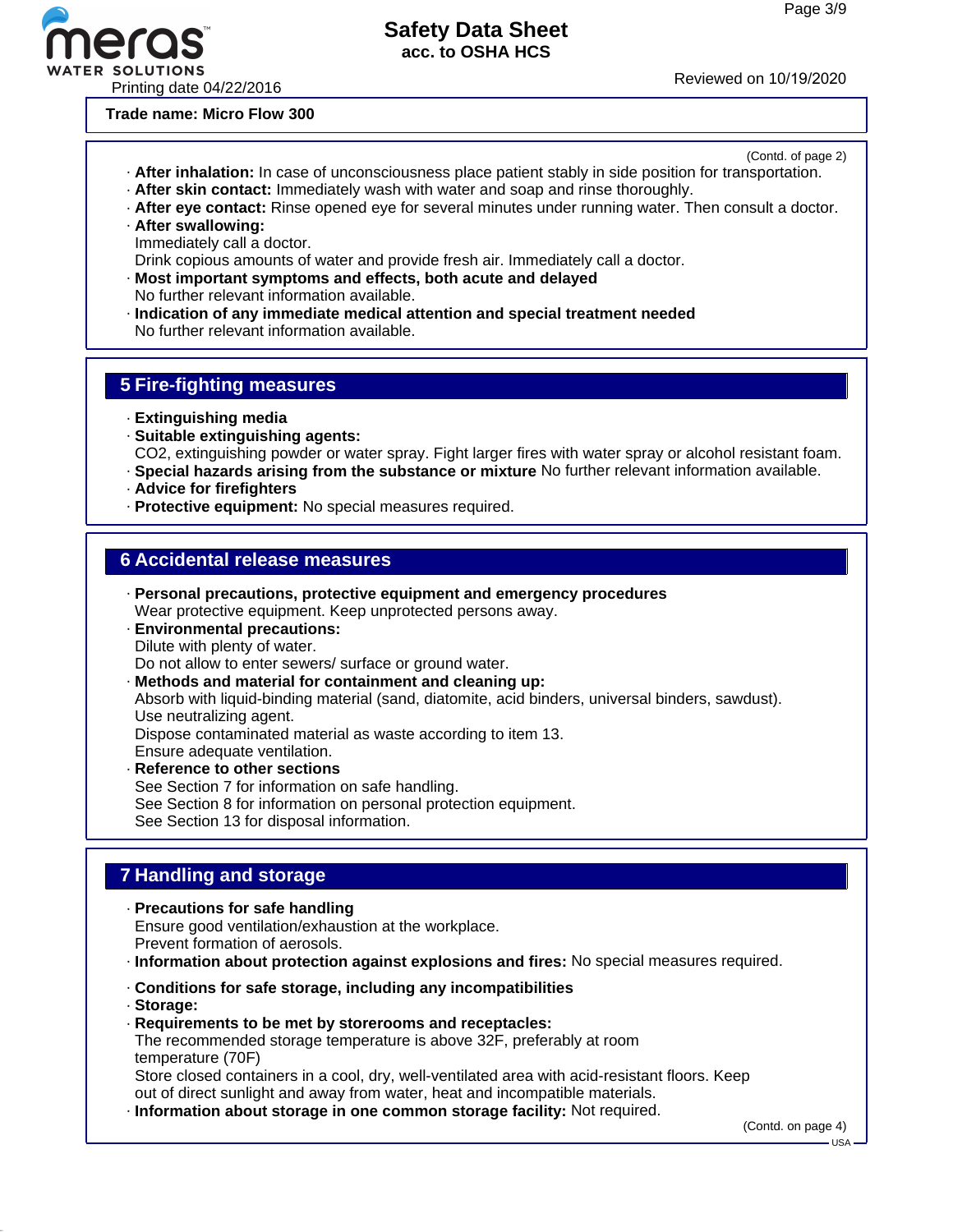Printing date 04/22/2016 Reviewed on 10/19/2020

**Trade name: Micro Flow 300**

# · **Further information about storage conditions:** Keep receptacle tightly sealed.

· **Specific end use(s)** No further relevant information available.

# **8 Exposure controls/personal protection**

· **Additional information about design of technical systems:** No further data; see item 7.

- · **Control parameters**
- · **Components with limit values that require monitoring at the workplace:**

The product does not contain any relevant quantities of materials with critical values that have to be monitored at the workplace.

· **Additional information:** The lists that were valid during the creation were used as basis.

#### · **Exposure controls**

- · **Personal protective equipment:**
- · **General protective and hygienic measures:**

Keep away from foodstuffs, beverages and feed. Immediately remove all soiled and contaminated clothing. Wash hands before breaks and at the end of work. Avoid contact with the eyes and skin.

· **Breathing equipment:**

In case of brief exposure or low pollution use respiratory filter device. In case of intensive or longer exposure use respiratory protective device that is independent of circulating air.

· **Protection of hands:**



Protective gloves

The glove material has to be impermeable and resistant to the product/ the substance/ the preparation. Due to missing tests no recommendation to the glove material can be given for the product/ the preparation/ the chemical mixture.

Selection of the glove material on consideration of the penetration times, rates of diffusion and the degradation

· **Material of gloves**

The selection of the suitable gloves does not only depend on the material, but also on further marks of quality and varies from manufacturer to manufacturer. As the product is a preparation of several substances, the resistance of the glove material can not be calculated in advance and has therefore to be checked prior to the application.

· **Penetration time of glove material**

The exact break through time has to be found out by the manufacturer of the protective gloves and has to be observed.

#### · **Eye protection:**



Tightly sealed goggles

(Contd. on page 5)

USA

(Contd. of page 3)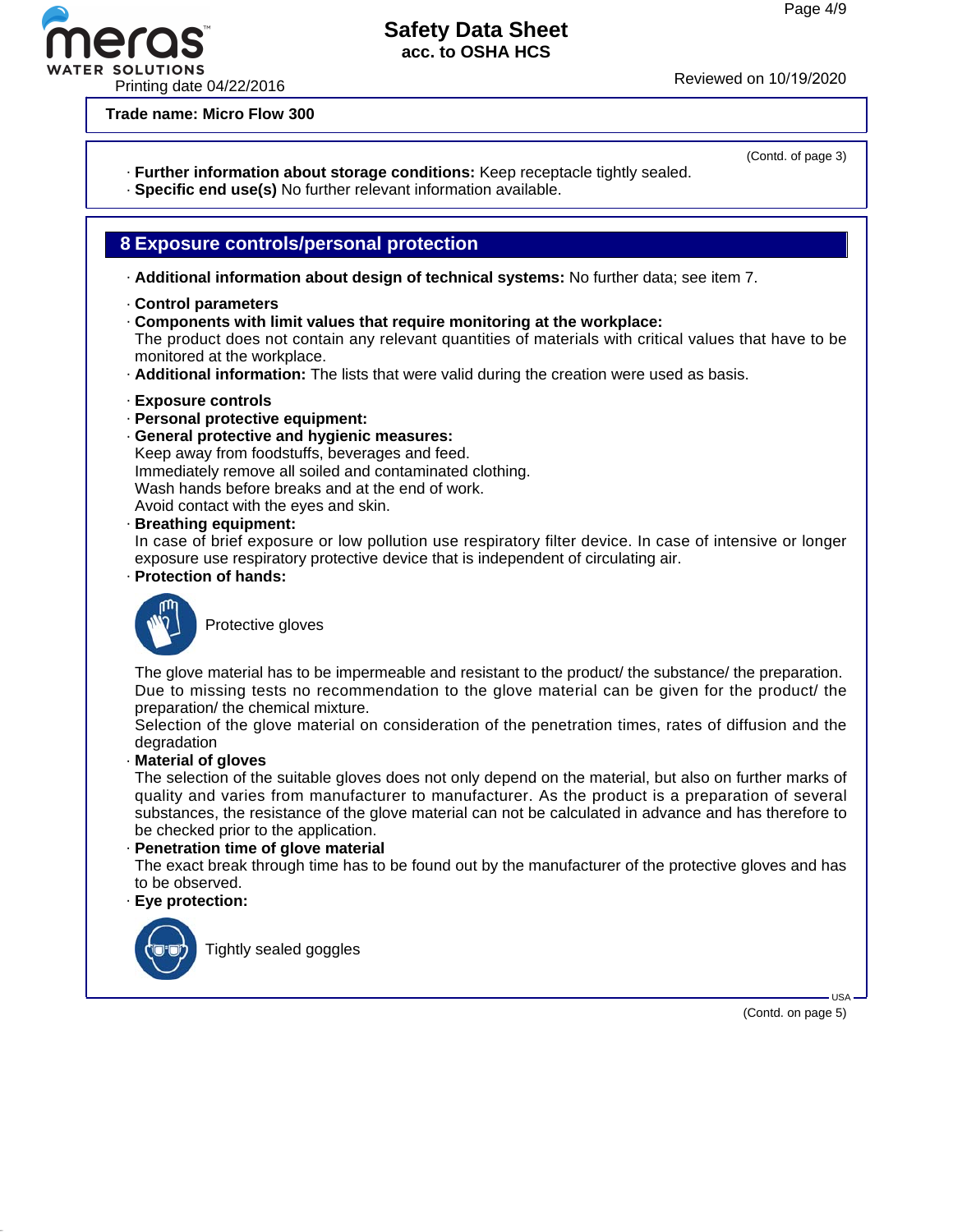

WATER SOLUTIONS<br>Printing date 04/22/2016 Printing date 04/22/2016

**Trade name: Micro Flow 300**

eras

(Contd. of page 4)

| 9 Physical and chemical properties<br>· Information on basic physical and chemical properties<br>· General Information      |                                                    |  |
|-----------------------------------------------------------------------------------------------------------------------------|----------------------------------------------------|--|
|                                                                                                                             |                                                    |  |
| Form:                                                                                                                       | Liquid                                             |  |
| Color:                                                                                                                      | Clear                                              |  |
| · Odor:                                                                                                                     | Mild                                               |  |
| · Odor threshold:                                                                                                           | Not determined.                                    |  |
| $\cdot$ pH-value at 20 °C (68 °F):                                                                                          | < 2                                                |  |
| · Specific Gravity                                                                                                          | 1.43                                               |  |
| Change in condition<br><b>Melting point/Melting range:</b><br><b>Boiling point/Boiling range:</b><br><b>Freezing Point:</b> | Undetermined.<br>108 °C (226 °F)<br>$0 °C$ (32 °F) |  |
| · Flash point:                                                                                                              | Not applicable.                                    |  |
| · Flammability (solid, gaseous):                                                                                            | Not applicable.                                    |  |
| · Ignition temperature:                                                                                                     |                                                    |  |
| <b>Decomposition temperature:</b>                                                                                           | Not determined.                                    |  |
| · Auto igniting:                                                                                                            | Product is not selfigniting.                       |  |
| · Danger of explosion:                                                                                                      | Product does not present an explosion hazard.      |  |
| <b>Explosion limits:</b>                                                                                                    |                                                    |  |
| Lower:                                                                                                                      | Not determined.                                    |  |
| Upper:                                                                                                                      | Not determined.                                    |  |
|                                                                                                                             | Not determined.                                    |  |
| · Vapor pressure:                                                                                                           |                                                    |  |
| · Density:                                                                                                                  | Not determined.                                    |  |
| · Relative density                                                                                                          | Not determined.                                    |  |
| · Vapor density                                                                                                             | Not determined.                                    |  |
| · Evaporation rate                                                                                                          | Not determined.                                    |  |
| · Solubility in / Miscibility with                                                                                          |                                                    |  |
| Water:                                                                                                                      | Fully miscible.                                    |  |
| · Partition coefficient (n-octanol/water): Not determined.                                                                  |                                                    |  |
| · Viscosity:                                                                                                                |                                                    |  |
| Dynamic:                                                                                                                    | Not determined.                                    |  |
| Kinematic:                                                                                                                  | Not determined.                                    |  |
| · Solvent content:                                                                                                          |                                                    |  |
|                                                                                                                             |                                                    |  |
| <b>Organic solvents:</b><br>· Other information                                                                             | 0.0%<br>No further relevant information available. |  |

(Contd. on page 6)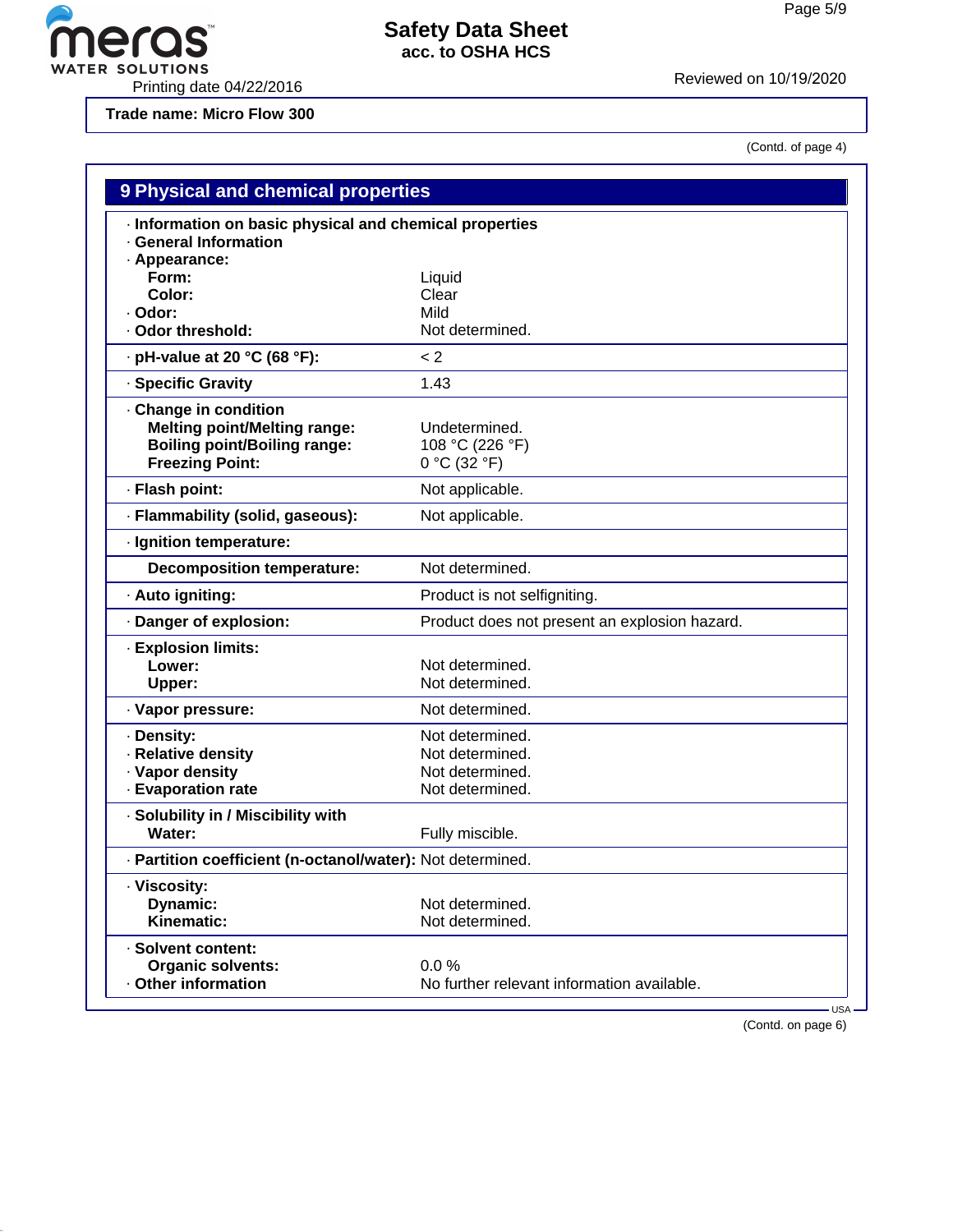(Contd. of page 5)



# **Safety Data Sheet acc. to OSHA HCS**

Printing date 04/22/2016<br>
Printing date 04/22/2016

**Trade name: Micro Flow 300**

**10 Stability and reactivity**

- · **Reactivity**
- · **Chemical stability**
- · **Thermal decomposition / conditions to be avoided:**

No decomposition if used according to specifications.

- · **Possibility of hazardous reactions** No dangerous reactions known.
- · **Conditions to avoid** No further relevant information available.
- · **Incompatible materials:** No further relevant information available.
- · **Hazardous decomposition products:** No dangerous decomposition products known.

# **11 Toxicological information**

- · **Information on toxicological effects**
- · **Acute toxicity:**
- · **Primary irritant effect:**
- · **on the skin:** Caustic effect on skin and mucous membranes.
- · **on the eye:** Strong caustic effect.
- · **Sensitization:** No sensitizing effects known.
- · **Additional toxicological information:**

The product shows the following dangers according to internally approved calculation methods for preparations:

**Harmful** 

- **Corrosive**
- Irritant

Swallowing will lead to a strong caustic effect on mouth and throat and to the danger of perforation of esophagus and stomach.

#### · **Carcinogenic categories**

· **IARC (International Agency for Research on Cancer)**

None of the ingredients is listed.

#### · **NTP (National Toxicology Program)**

None of the ingredients is listed.

- · **OSHA-Ca (Occupational Safety & Health Administration)**
- None of the ingredients is listed.

# **12 Ecological information**

- · **Toxicity**
- · **Aquatic toxicity:** No further relevant information available.
- · **Persistence and degradability** No further relevant information available.
- · **Bioaccumulative potential** No further relevant information available.
- · **Mobility in soil** No further relevant information available.
- · **Additional ecological information:**
- · **General notes:**
- Water hazard class 2 (Self-assessment): hazardous for water
- Do not allow product to reach ground water, water course or sewage system.
- Must not reach bodies of water or drainage ditch undiluted or unneutralized.
- Danger to drinking water if even small quantities leak into the ground.

(Contd. on page 7)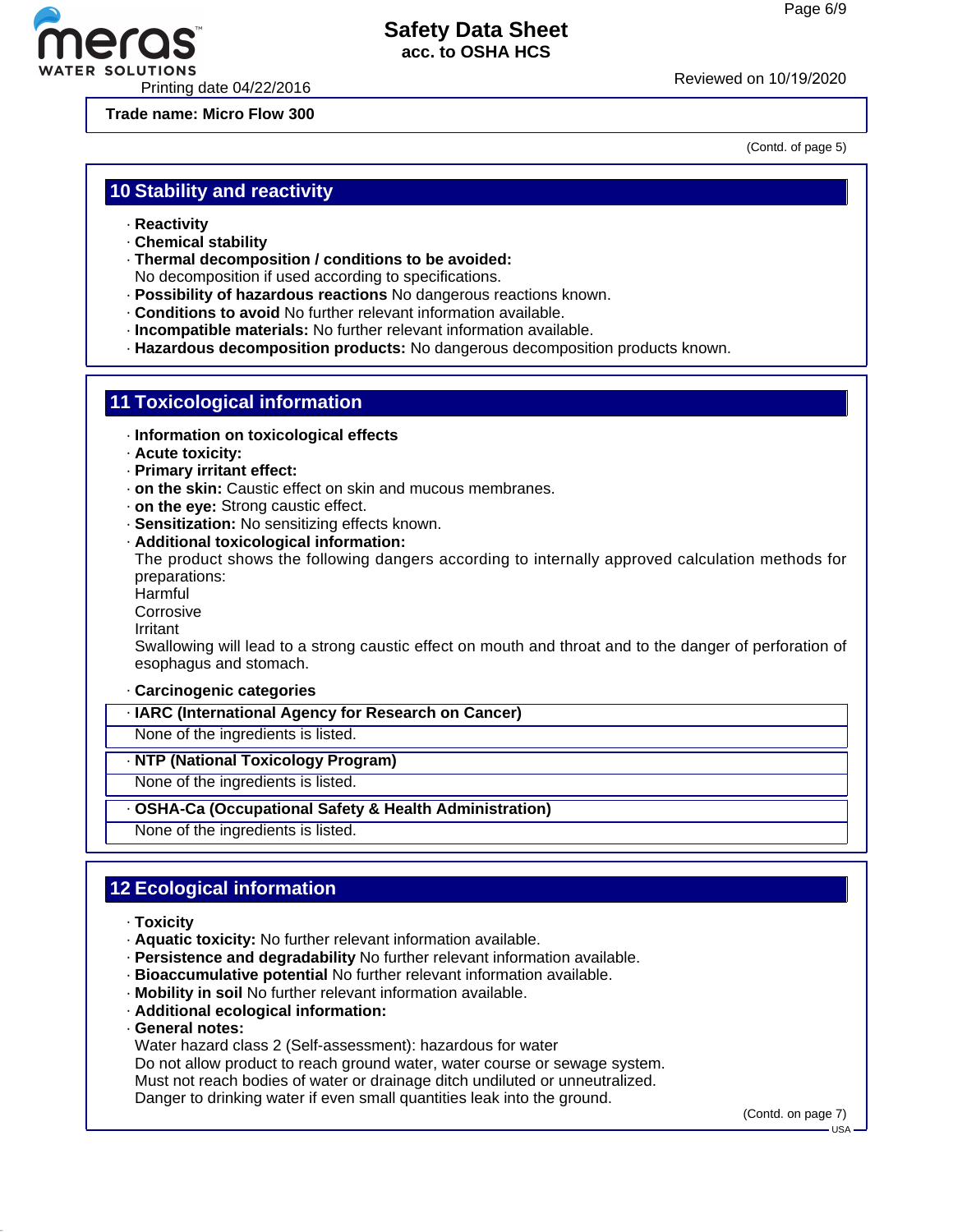TER SOLUTIONS<br>Printing date 04/22/2016 Printing date 04/22/2016

#### **Trade name: Micro Flow 300**

(Contd. of page 6)

# · **Results of PBT and vPvB assessment**

- · **PBT:** Not applicable.
- · **vPvB:** Not applicable.
- · **Other adverse effects** No further relevant information available.

# **13 Disposal considerations**

- · **Waste treatment methods**
- · **Recommendation:**

Must not be disposed of together with household garbage. Do not allow product to reach sewage system.

- · **Uncleaned packagings:**
- · **Recommendation:** Disposal must be made according to official regulations.
- · **Recommended cleansing agent:** Water, if necessary with cleansing agents.

| <b>14 Transport information</b>                 |                                                                                                        |
|-------------------------------------------------|--------------------------------------------------------------------------------------------------------|
| - UN-Number<br>· DOT, IMDG, IATA                | <b>UN3265</b>                                                                                          |
| · UN proper shipping name<br>$\cdot$ DOT        | Corrosive liquid, acidic, organic, n.o.s.<br>(Hydroxyethylidene Diphosphonic Acid, Phosphonic<br>Acid) |
| · IMDG, IATA                                    | CORROSIVE LIQUID, ACIDIC, ORGANIC, N.O.S.<br>(Hydroxyethylidene Diphosphonic Acid, Phosphonic<br>Acid) |
| · Transport hazard class(es)                    |                                                                                                        |
| · DOT                                           |                                                                                                        |
|                                                 |                                                                                                        |
| . Class<br>· Label                              | 8 Corrosive substances<br>8<br><u>.</u>                                                                |
| · IMDG, IATA                                    |                                                                                                        |
| · Class                                         | 8 Corrosive substances                                                                                 |
| · Label                                         | 8                                                                                                      |
| · Packing group<br>· DOT, IMDG, IATA            | Ш                                                                                                      |
| · Environmental hazards:<br>· Marine pollutant: | <b>No</b>                                                                                              |
|                                                 |                                                                                                        |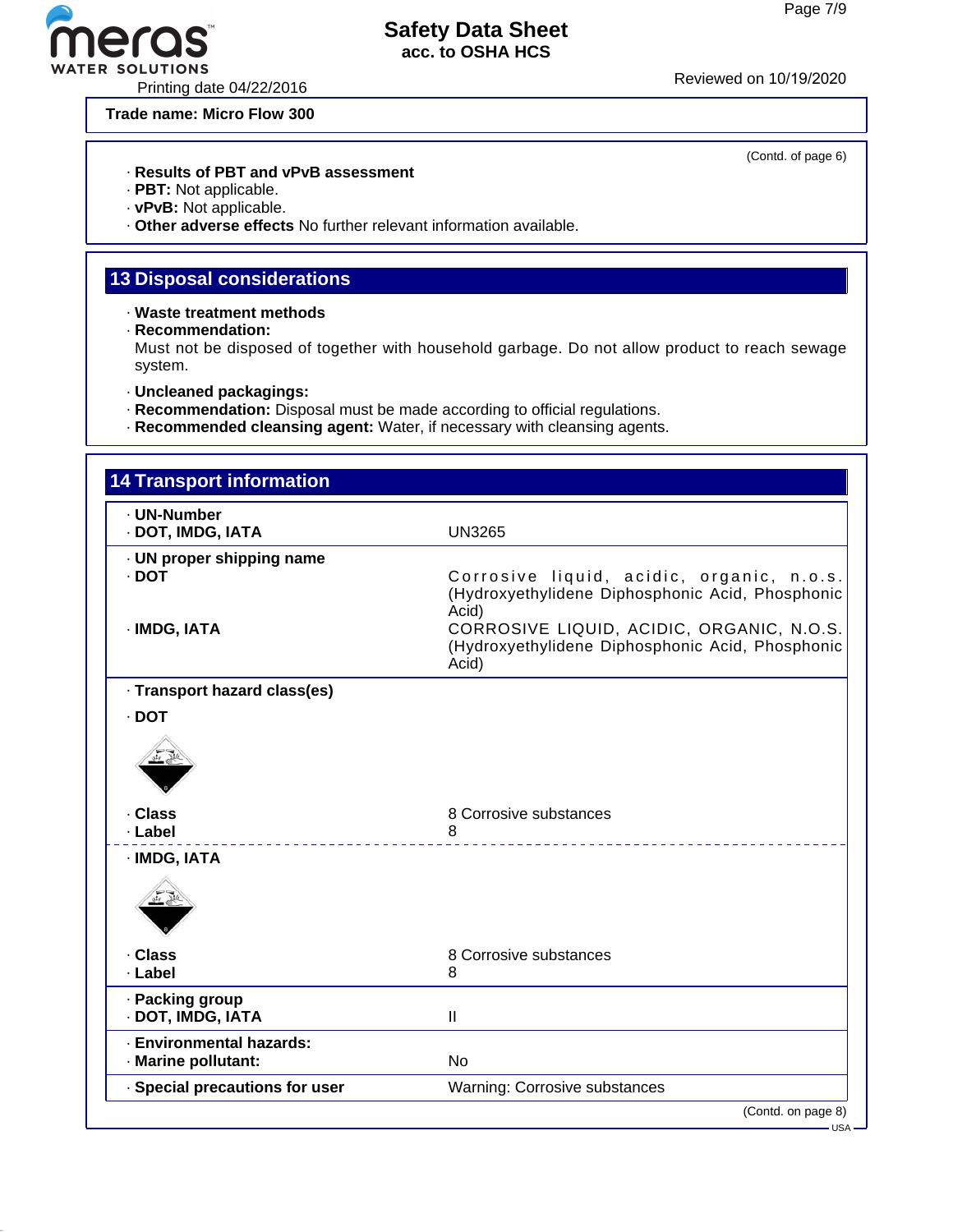

**Trade name: Micro Flow 300**

|                                                                                     |                                 | (Contd. of page 7) |
|-------------------------------------------------------------------------------------|---------------------------------|--------------------|
| Danger code (Kemler):                                                               | 80                              |                    |
| · EMS Number:                                                                       | $F-A, S-B$                      |                    |
| · Segregation groups                                                                | Acids                           |                    |
| · Transport in bulk according to Annex II of<br><b>MARPOL73/78 and the IBC Code</b> | Not applicable.                 |                    |
| · Transport/Additional information:                                                 |                                 |                    |
| · DOT                                                                               |                                 |                    |
| <b>Quantity limitations</b>                                                         | On passenger aircraft/rail: 1 L |                    |
|                                                                                     | On cargo aircraft only: 30 L    |                    |
| · IMDG                                                                              |                                 |                    |

| · IMDG<br>· Limited quantities (LQ)<br><b>Excepted quantities (EQ)</b> | 11<br>Code: E2<br>Maximum net quantity per inner packaging: 30 ml<br>Maximum net quantity per outer packaging: 500 ml    |
|------------------------------------------------------------------------|--------------------------------------------------------------------------------------------------------------------------|
| · UN "Model Regulation":                                               | UN3265, Corrosive liquid, acidic, organic, n.o.s.<br>(Hydroxyethylidene Diphosphonic Acid, Phosphonic<br>Acid), $8$ , II |

# **15 Regulatory information**

· **Safety, health and environmental regulations/legislation specific for the substance or mixture** · **Sara**

- · **Section 355 (extremely hazardous substances):**
- None of the ingredients is listed.
- · **Section 313 (Specific toxic chemical listings):** None of the ingredients is listed.
- · **TSCA (Toxic Substances Control Act):**
	- All ingredients are listed.
- · **Proposition 65**
- · **Chemicals known to cause cancer:**
- None of the ingredients is listed.
- · **Chemicals known to cause reproductive toxicity for females:**
- None of the ingredients is listed.
- · **Chemicals known to cause reproductive toxicity for males:**
- None of the ingredients is listed.
- · **Chemicals known to cause developmental toxicity:**
- None of the ingredients is listed.
- · **Carcinogenic categories**
- · **EPA (Environmental Protection Agency)**
- None of the ingredients is listed.
- · **TLV (Threshold Limit Value established by ACGIH)**
- None of the ingredients is listed.

(Contd. on page 9)

USA